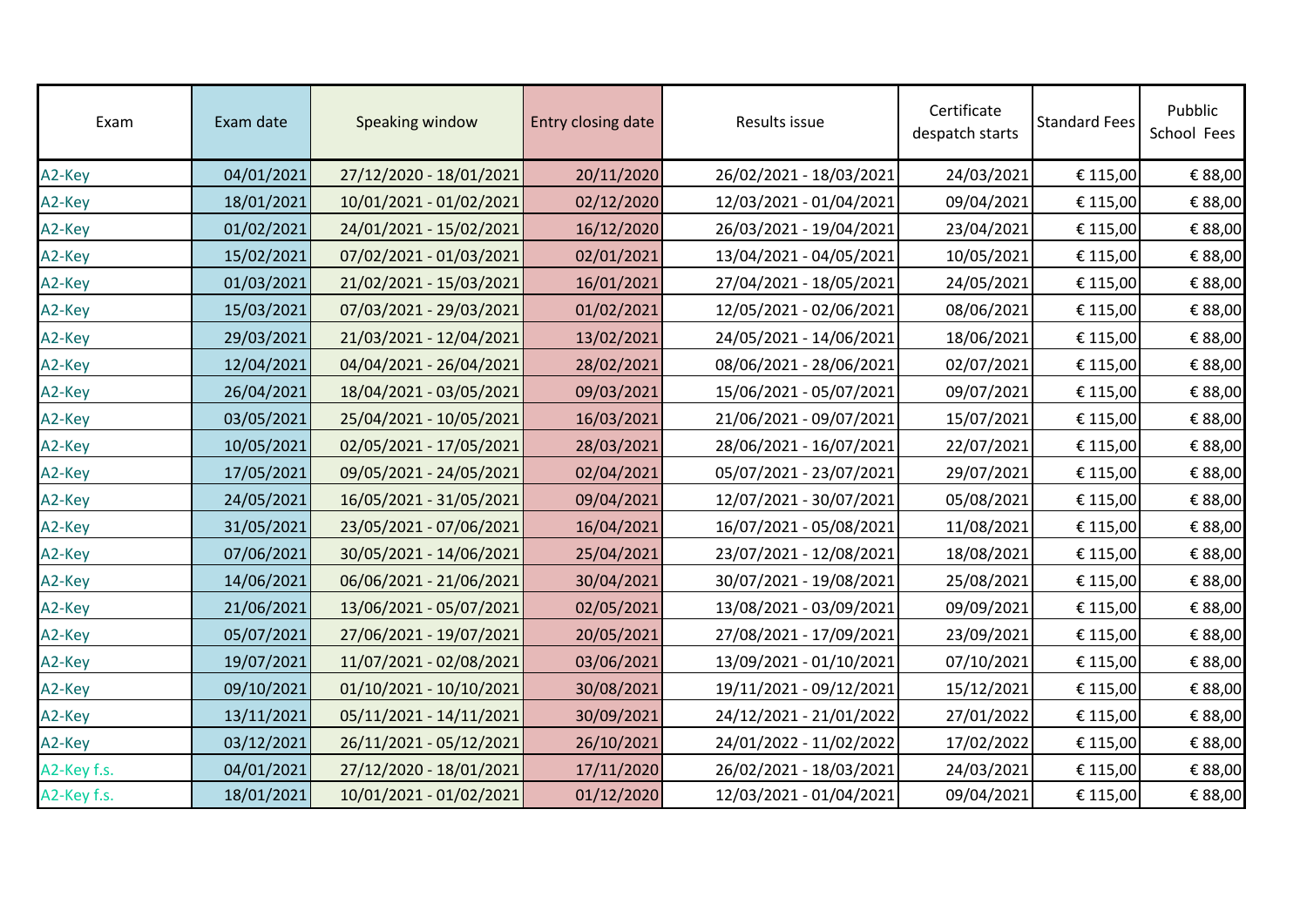| Exam        | Exam date  | Speaking window         | Entry closing date | Results issue           | Certificate<br>despatch starts | <b>Standard Fees</b> | Pubblic<br>School Fees |
|-------------|------------|-------------------------|--------------------|-------------------------|--------------------------------|----------------------|------------------------|
| A2-Key f.s. | 01/02/2021 | 24/01/2021 - 15/02/2021 | 14/12/2020         | 26/03/2021 - 19/04/2021 | 23/04/2021                     | € 115,00             | € 88,00                |
| A2-Key f.s. | 15/02/2021 | 07/02/2021 - 01/03/2021 | 02/01/2021         | 13/04/2021 - 04/05/2021 | 10/05/2021                     | € 115,00             | € 88,00                |
| A2-Key f.s. | 01/03/2021 | 21/02/2021 - 15/03/2021 | 16/01/2021         | 27/04/2021 - 18/05/2021 | 24/05/2021                     | € 115,00             | € 88,00                |
| A2-Key f.s. | 15/03/2021 | 07/03/2021 - 29/03/2021 | 01/02/2021         | 12/05/2021 - 02/06/2021 | 08/06/2021                     | € 115,00             | € 88,00                |
| A2-Key f.s. | 29/03/2021 | 21/03/2021 - 12/04/2021 | 13/02/2021         | 24/05/2021 - 14/06/2021 | 18/06/2021                     | € 115,00             | € 88,00                |
| A2-Key f.s. | 12/04/2021 | 04/04/2021 - 26/04/2021 | 28/02/2021         | 08/06/2021 - 28/06/2021 | 02/07/2021                     | € 115,00             | € 88,00                |
| A2-Key f.s. | 26/04/2021 | 18/04/2021 - 03/05/2021 | 09/03/2021         | 15/06/2021 - 05/07/2021 | 09/07/2021                     | € 115,00             | € 88,00                |
| A2-Key f.s. | 03/05/2021 | 25/04/2021 - 10/05/2021 | 16/03/2021         | 21/06/2021 - 09/07/2021 | 15/07/2021                     | € 115,00             | € 88,00                |
| A2-Key f.s. | 10/05/2021 | 02/05/2021 - 17/05/2021 | 28/03/2021         | 28/06/2021 - 16/07/2021 | 22/07/2021                     | € 115,00             | € 88,00                |
| A2-Key f.s. | 17/05/2021 | 09/05/2021 - 24/05/2021 | 02/04/2021         | 05/07/2021 - 23/07/2021 | 29/07/2021                     | € 115,00             | € 88,00                |
| A2-Key f.s. | 24/05/2021 | 16/05/2021 - 31/05/2021 | 09/04/2021         | 12/07/2021 - 30/07/2021 | 05/08/2021                     | € 115,00             | € 88,00                |
| A2-Key f.s. | 31/05/2021 | 23/05/2021 - 07/06/2021 | 16/04/2021         | 16/07/2021 - 05/08/2021 | 11/08/2021                     | € 115,00             | € 88,00                |
| A2-Key f.s. | 07/06/2021 | 30/05/2021 - 14/06/2021 | 24/04/2021         | 23/07/2021 - 12/08/2021 | 18/08/2021                     | € 115,00             | € 88,00                |
| A2-Key f.s. | 14/06/2021 | 06/06/2021 - 21/06/2021 | 30/04/2021         | 30/07/2021 - 19/08/2021 | 25/08/2021                     | € 115,00             | € 88,00                |
| A2-Key f.s. | 21/06/2021 | 13/06/2021 - 05/07/2021 | 02/05/2021         | 13/08/2021 - 03/09/2021 | 09/09/2021                     | € 115,00             | € 88,00                |
| A2-Key f.s. | 05/07/2021 | 27/06/2021 - 19/07/2021 | 20/05/2021         | 27/08/2021 - 17/09/2021 | 23/09/2021                     | € 115,00             | € 88,00                |
| A2-Key f.s. | 19/07/2021 | 11/07/2021 - 02/08/2021 | 03/06/2021         | 13/09/2021 - 01/10/2021 | 07/10/2021                     | € 115,00             | € 88,00                |
| A2-Key f.s. | 02/10/2021 | 24/09/2021 - 03/10/2021 | 25/06/2021         | 12/11/2021 - 02/12/2021 | 08/12/2021                     | € 115,00             | € 88,00                |
| A2-Key f.s. | 09/10/2021 | 01/10/2021 - 10/10/2021 | 30/08/2021         | 19/11/2021 - 09/12/2021 | 15/12/2021                     | € 115,00             | € 88,00                |
| A2-Key f.s. | 16/10/2021 | 08/10/2021 - 17/10/2021 | 01/09/2021         | 26/11/2021 - 16/12/2021 | 22/12/2021                     | € 115,00             | € 88,00                |
| A2-Key f.s. | 23/10/2021 | 15/10/2021 - 24/10/2021 | 10/09/2021         | 03/12/2021 - 23/12/2021 | 31/12/2021                     | € 115,00             | € 88,00                |
| A2-Key f.s. | 13/11/2021 | 05/11/2021 - 14/11/2021 | 30/09/2021         | 24/12/2021 - 21/01/2022 | 27/01/2022                     | € 115,00             | € 88,00                |
| A2-Key f.s. | 20/11/2021 | 12/11/2021 - 21/11/2021 | 08/10/2021         | 10/01/2022 - 28/01/2022 | 03/02/2022                     | € 115,00             | € 88,00                |
| A2-Key f.s. | 27/11/2021 | 19/11/2021 - 28/11/2021 | 15/10/2021         | 17/01/2022 - 04/02/2022 | 10/02/2022                     | € 115,00             | € 88,00                |
| A2-Key f.s. | 29/11/2021 | 26/11/2021 - 05/12/2021 | 17/10/2021         | 18/01/2022 - 07/02/2022 | 11/02/2022                     | € 115,00             | € 88,00                |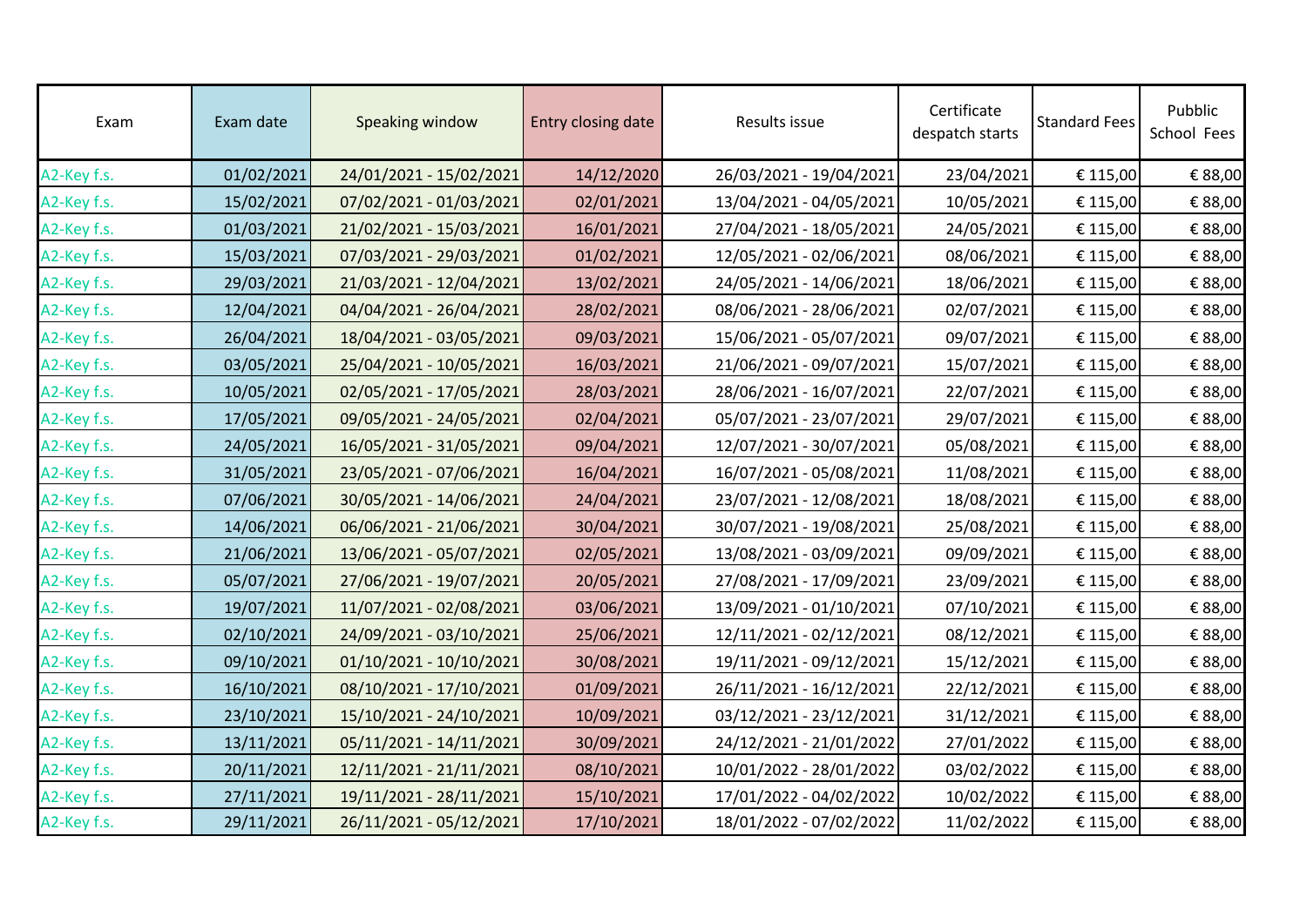| Exam                  | Exam date  | Speaking window         | Entry closing date | Results issue           | Certificate<br>despatch starts | <b>Standard Fees</b> | Pubblic<br>School Fees |
|-----------------------|------------|-------------------------|--------------------|-------------------------|--------------------------------|----------------------|------------------------|
| A2-Key f.s.           | 04/12/2021 | 26/11/2021 - 05/12/2021 | 21/10/2021         | 24/01/2022 - 11/02/2022 | 17/02/2022                     | € 115,00             | € 88,00                |
| A2-Key f.s.           | 11/12/2021 | 03/12/2021 - 12/12/2021 | 29/10/2021         | 31/01/2022 - 18/02/2022 | 24/02/2022                     | € 115,00             | € 88,00                |
| A2-Key f.s.           | 18/12/2021 | 10/12/2021 - 19/12/2021 | 05/11/2021         | 07/02/2022 - 25/02/2022 | 03/03/2022                     | € 115,00             | € 88,00                |
| <b>B1-Preliminary</b> | 04/01/2021 | 27/12/2020 - 18/01/2021 | 20/11/2020         | 26/02/2021 - 18/03/2021 | 24/03/2021                     | € 120,00             | €98,00                 |
| <b>B1-Preliminary</b> | 18/01/2021 | 10/01/2021 - 01/02/2021 | 02/12/2020         | 12/03/2021 - 01/04/2021 | 09/04/2021                     | € 120,00             | €98,00                 |
| <b>B1-Preliminary</b> | 01/02/2021 | 24/01/2021 - 15/02/2021 | 16/12/2020         | 26/03/2021 - 19/04/2021 | 23/04/2021                     | € 120,00             | €98,00                 |
| <b>B1-Preliminary</b> | 15/02/2021 | 07/02/2021 - 01/03/2021 | 02/01/2021         | 13/04/2021 - 04/05/2021 | 10/05/2021                     | € 120,00             | €98,00                 |
| <b>B1-Preliminary</b> | 01/03/2021 | 21/02/2021 - 15/03/2021 | 16/01/2021         | 27/04/2021 - 18/05/2021 | 24/05/2021                     | € 120,00             | €98,00                 |
| <b>B1-Preliminary</b> | 15/03/2021 | 07/03/2021 - 29/03/2021 | 01/02/2021         | 12/05/2021 - 02/06/2021 | 08/06/2021                     | € 120,00             | €98,00                 |
| <b>B1-Preliminary</b> | 29/03/2021 | 21/03/2021 - 12/04/2021 | 13/02/2021         | 24/05/2021 - 14/06/2021 | 18/06/2021                     | € 120,00             | €98,00                 |
| <b>B1-Preliminary</b> | 12/04/2021 | 04/04/2021 - 26/04/2021 | 28/02/2021         | 08/06/2021 - 28/06/2021 | 02/07/2021                     | € 120,00             | €98,00                 |
| <b>B1-Preliminary</b> | 26/04/2021 | 18/04/2021 - 03/05/2021 | 09/03/2021         | 15/06/2021 - 05/07/2021 | 09/07/2021                     | € 120,00             | €98,00                 |
| <b>B1-Preliminary</b> | 03/05/2021 | 25/04/2021 - 10/05/2021 | 16/03/2021         | 21/06/2021 - 09/07/2021 | 15/07/2021                     | € 120,00             | €98,00                 |
| <b>B1-Preliminary</b> | 10/05/2021 | 02/05/2021 - 17/05/2021 | 28/03/2021         | 28/06/2021 - 16/07/2021 | 22/07/2021                     | € 120,00             | €98,00                 |
| <b>B1-Preliminary</b> | 17/05/2021 | 09/05/2021 - 24/05/2021 | 02/04/2021         | 05/07/2021 - 23/07/2021 | 29/07/2021                     | € 120,00             | €98,00                 |
| <b>B1-Preliminary</b> | 24/05/2021 | 16/05/2021 - 31/05/2021 | 09/04/2021         | 12/07/2021 - 30/07/2021 | 05/08/2021                     | € 120,00             | €98,00                 |
| <b>B1-Preliminary</b> | 31/05/2021 | 23/05/2021 - 07/06/2021 | 16/04/2021         | 16/07/2021 - 05/08/2021 | 11/08/2021                     | € 120,00             | €98,00                 |
| <b>B1-Preliminary</b> | 07/06/2021 | 30/05/2021 - 14/06/2021 | 25/04/2021         | 23/07/2021 - 12/08/2021 | 18/08/2021                     | € 120,00             | €98,00                 |
| <b>B1-Preliminary</b> | 14/06/2021 | 06/06/2021 - 21/06/2021 | 30/04/2021         | 30/07/2021 - 19/08/2021 | 25/08/2021                     | € 120,00             | €98,00                 |
| <b>B1-Preliminary</b> | 21/06/2021 | 13/06/2021 - 05/07/2021 | 02/05/2021         | 13/08/2021 - 03/09/2021 | 09/09/2021                     | € 120,00             | €98,00                 |
| <b>B1-Preliminary</b> | 05/07/2021 | 27/06/2021 - 19/07/2021 | 20/05/2021         | 27/08/2021 - 17/09/2021 | 23/09/2021                     | € 120,00             | €98,00                 |
| <b>B1-Preliminary</b> | 19/07/2021 | 11/07/2021 - 02/08/2021 | 03/06/2021         | 13/09/2021 - 01/10/2021 | 07/10/2021                     | € 120,00             | €98,00                 |
| <b>B1-Preliminary</b> | 09/10/2021 | 01/10/2021 - 10/10/2021 | 30/08/2021         | 19/11/2021 - 09/12/2021 | 15/12/2021                     | € 120,00             | €98,00                 |
| <b>B1-Preliminary</b> | 13/11/2021 | 05/11/2021 - 14/11/2021 | 30/09/2021         | 24/12/2021 - 21/01/2022 | 27/01/2022                     | € 120,00             | €98,00                 |
| <b>B1-Preliminary</b> | 03/12/2021 | 26/11/2021 - 05/12/2021 | 26/10/2021         | 24/01/2022 - 11/02/2022 | 17/02/2022                     | € 120,00             | €98,00                 |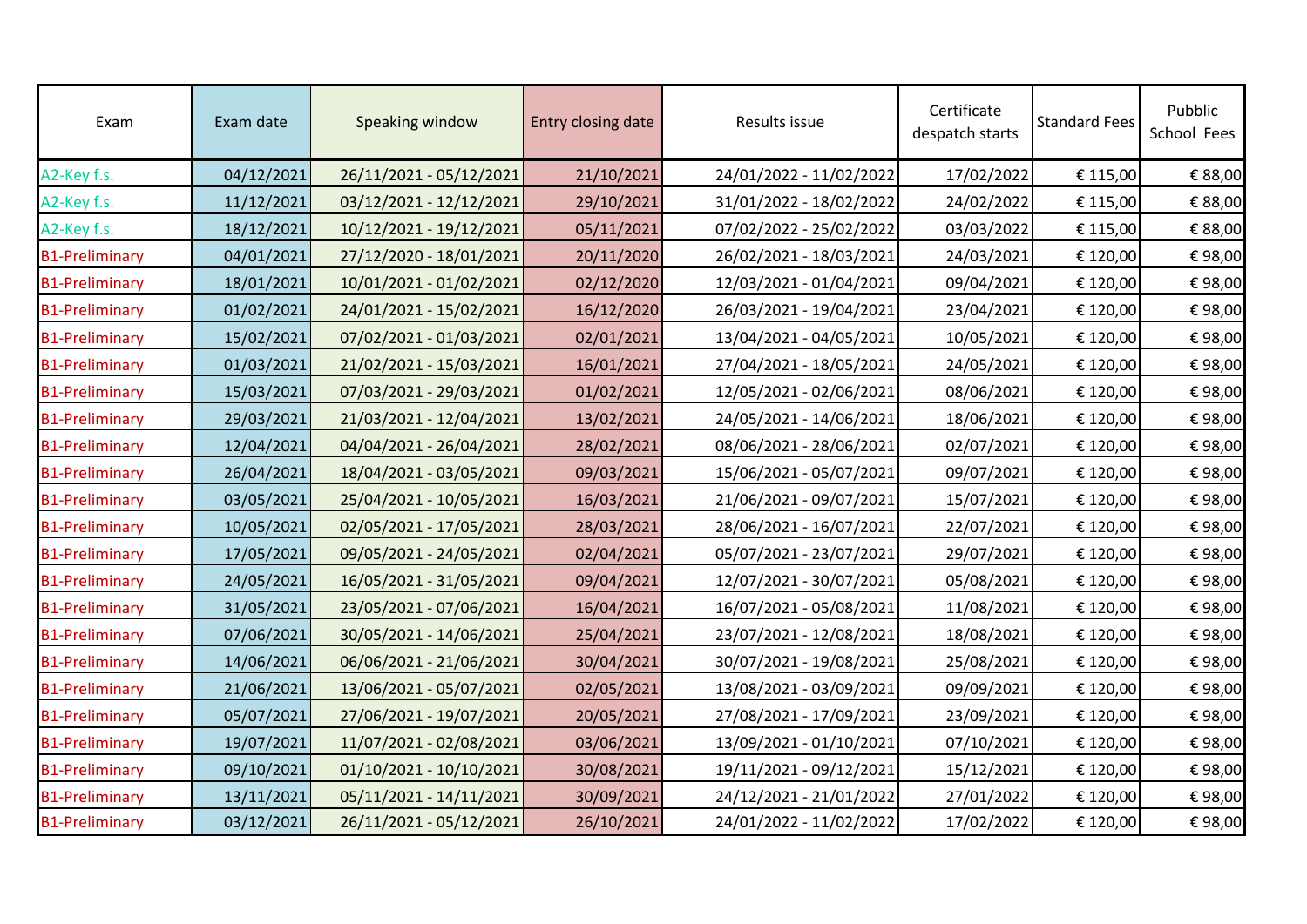| Exam                       | Exam date  | Speaking window         | Entry closing date | Results issue           | Certificate<br>despatch starts | <b>Standard Fees</b> | Pubblic<br>School Fees |
|----------------------------|------------|-------------------------|--------------------|-------------------------|--------------------------------|----------------------|------------------------|
| B1-Preliminary f.s.        | 18/01/2021 | 10/01/2021 - 01/02/2021 | 01/12/2020         | 12/03/2021 - 01/04/2021 | 09/04/2021                     | € 120,00             | €98,00                 |
| B1-Preliminary f.s.        | 01/02/2021 | 24/01/2021 - 15/02/2021 | 14/12/2020         | 26/03/2021 - 19/04/2021 | 23/04/2021                     | € 120,00             | €98,00                 |
| B1-Preliminary f.s.        | 15/02/2021 | 07/02/2021 - 01/03/2021 | 02/01/2021         | 13/04/2021 - 04/05/2021 | 10/05/2021                     | € 120,00             | €98,00                 |
| <b>B1-Preliminary f.s.</b> | 01/03/2021 | 21/02/2021 - 15/03/2021 | 16/01/2021         | 27/04/2021 - 18/05/2021 | 24/05/2021                     | € 120,00             | €98,00                 |
| <b>B1-Preliminary f.s.</b> | 15/03/2021 | 07/03/2021 - 29/03/2021 | 01/02/2021         | 12/05/2021 - 02/06/2021 | 08/06/2021                     | € 120,00             | €98,00                 |
| B1-Preliminary f.s.        | 29/03/2021 | 21/03/2021 - 12/04/2021 | 13/02/2021         | 24/05/2021 - 14/06/2021 | 18/06/2021                     | € 120,00             | €98,00                 |
| B1-Preliminary f.s.        | 12/04/2021 | 04/04/2021 - 26/04/2021 | 28/02/2021         | 08/06/2021 - 28/06/2021 | 02/07/2021                     | € 120,00             | €98,00                 |
| B1-Preliminary f.s.        | 26/04/2021 | 18/04/2021 - 03/05/2021 | 09/03/2021         | 15/06/2021 - 05/07/2021 | 09/07/2021                     | € 120,00             | €98,00                 |
| <b>B1-Preliminary f.s.</b> | 03/05/2021 | 25/04/2021 - 10/05/2021 | 16/03/2021         | 21/06/2021 - 09/07/2021 | 15/07/2021                     | € 120,00             | €98,00                 |
| B1-Preliminary f.s.        | 10/05/2021 | 02/05/2021 - 17/05/2021 | 26/03/2021         | 28/06/2021 - 16/07/2021 | 22/07/2021                     | € 120,00             | €98,00                 |
| B1-Preliminary f.s.        | 17/05/2021 | 09/05/2021 - 24/05/2021 | 02/04/2021         | 05/07/2021 - 23/07/2021 | 29/07/2021                     | € 120,00             | €98,00                 |
| B1-Preliminary f.s.        | 24/05/2021 | 16/05/2021 - 31/05/2021 | 09/04/2021         | 12/07/2021 - 30/07/2021 | 05/08/2021                     | € 120,00             | €98,00                 |
| B1-Preliminary f.s.        | 31/05/2021 | 23/05/2021 - 07/06/2021 | 16/04/2021         | 16/07/2021 - 05/08/2021 | 11/08/2021                     | € 120,00             | €98,00                 |
| B1-Preliminary f.s.        | 07/06/2021 | 30/05/2021 - 14/06/2021 | 24/04/2021         | 23/07/2021 - 12/08/2021 | 18/08/2021                     | € 120,00             | €98,00                 |
| <b>B1-Preliminary f.s.</b> | 14/06/2021 | 06/06/2021 - 21/06/2021 | 30/04/2021         | 30/07/2021 - 19/08/2021 | 25/08/2021                     | € 120,00             | €98,00                 |
| B1-Preliminary f.s.        | 21/06/2021 | 13/06/2021 - 05/07/2021 | 07/05/2021         | 13/08/2021 - 03/09/2021 | 09/09/2021                     | € 120,00             | €98,00                 |
| B1-Preliminary f.s.        | 05/07/2021 | 27/06/2021 - 19/07/2021 | 20/05/2021         | 27/08/2021 - 17/09/2021 | 23/09/2021                     | € 120,00             | €98,00                 |
| <b>B1-Preliminary f.s.</b> | 19/07/2021 | 11/07/2021 - 02/08/2021 | 05/06/2021         | 13/09/2021 - 01/10/2021 | 07/10/2021                     | € 120,00             | €98,00                 |
| B1-Preliminary f.s.        | 15/10/2021 | 08/10/2021 - 17/10/2021 | 30/08/2021         | 26/11/2021 - 16/12/2021 | 22/12/2021                     | € 120,00             | €98,00                 |
| <b>B1-Preliminary f.s.</b> | 16/10/2021 | 08/10/2021 - 17/10/2021 | 13/09/2021         | 26/11/2021 - 16/12/2021 | 22/12/2021                     | € 120,00             | €98,00                 |
| B1-Preliminary f.s.        | 23/10/2021 | 15/10/2021 - 24/10/2021 | 10/09/2021         | 03/12/2021 - 23/12/2021 | 31/12/2021                     | € 120,00             | €98,00                 |
| <b>B1-Preliminary f.s.</b> | 13/11/2021 | 05/11/2021 - 14/11/2021 | 30/09/2021         | 24/12/2021 - 21/01/2022 | 27/01/2022                     | € 120,00             | €98,00                 |
| <b>B1-Preliminary f.s.</b> | 20/11/2021 | 12/11/2021 - 21/11/2021 | 08/10/2021         | 10/01/2022 - 28/01/2022 | 03/02/2022                     | € 120,00             | €98,00                 |
| <b>B1-Preliminary f.s.</b> | 27/11/2021 | 19/11/2021 - 28/11/2021 | 15/10/2021         | 17/01/2022 - 04/02/2022 | 10/02/2022                     | € 120,00             | €98,00                 |
| B1-Preliminary f.s.        | 29/11/2021 | 26/11/2021 - 05/12/2021 | 17/10/2021         | 18/01/2022 - 07/02/2022 | 11/02/2022                     | € 120,00             | €98,00                 |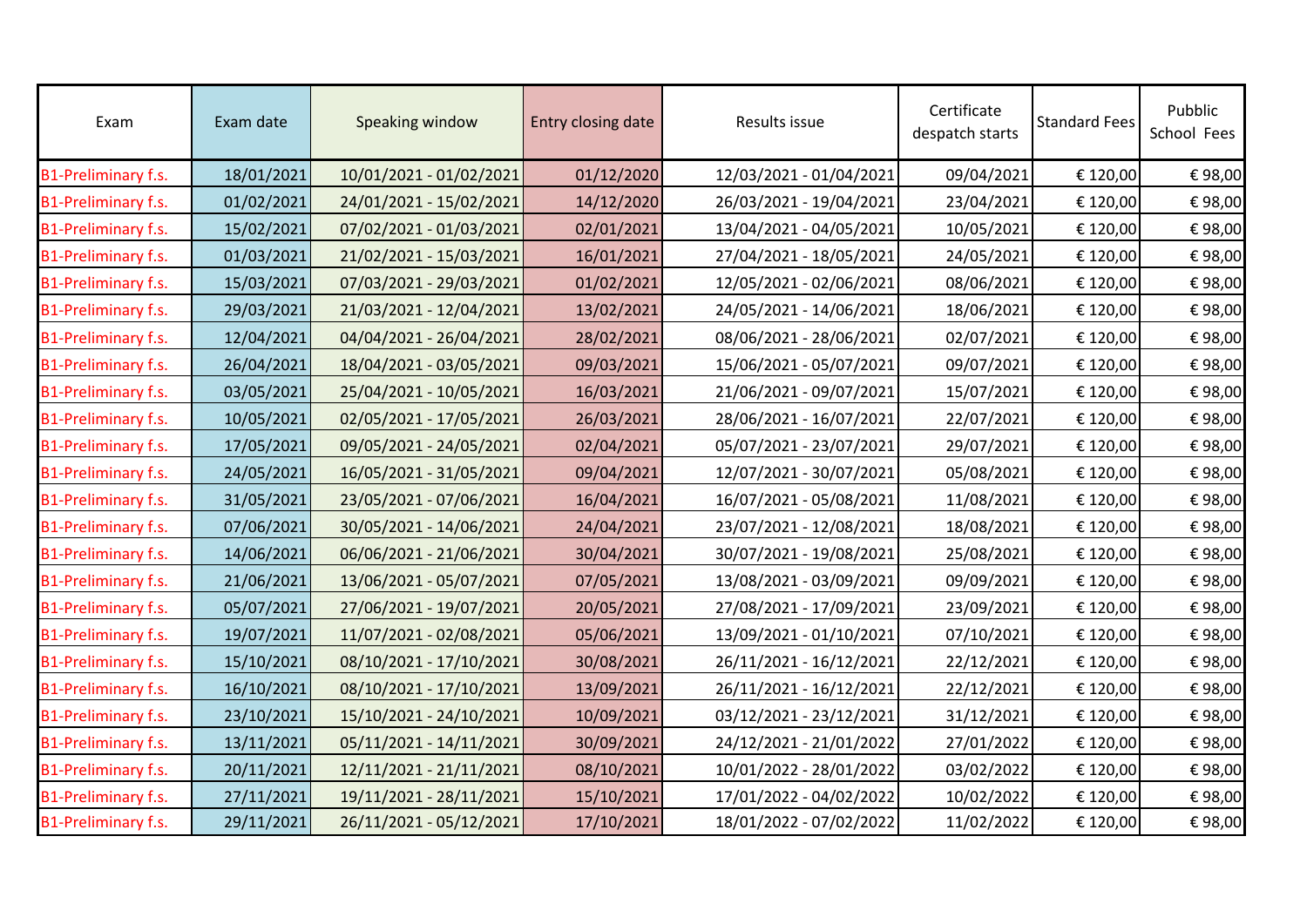| Exam                       | Exam date  | Speaking window         | Entry closing date | Results issue           | Certificate<br>despatch starts | <b>Standard Fees</b> | Pubblic<br>School Fees |
|----------------------------|------------|-------------------------|--------------------|-------------------------|--------------------------------|----------------------|------------------------|
| <b>B1-Preliminary f.s.</b> | 11/12/2021 | 03/12/2021 - 12/12/2021 | 28/10/2021         | 31/01/2022 - 18/02/2022 | 24/02/2022                     | € 120,00             | €98,00                 |
| <b>B1-Preliminary f.s.</b> | 18/12/2021 | 10/12/2021 - 19/12/2021 | 05/11/2021         | 07/02/2022 - 25/02/2022 | 03/03/2022                     | € 120,00             | €98,00                 |
| <b>FCE</b>                 | 04/01/2021 | 27/12/2020 - 18/01/2021 | 17/11/2020         | 26/02/2021 - 18/03/2021 | 24/03/2021                     | € 230,00             | € 178,00               |
| <b>FCE</b>                 | 18/01/2021 | 10/01/2021 - 01/02/2021 | 01/12/2020         | 12/03/2021 - 01/04/2021 | 09/04/2021                     | € 230,00             | € 178,00               |
| <b>FCE</b>                 | 01/02/2021 | 24/01/2021 - 15/02/2021 | 14/12/2020         | 26/03/2021 - 19/04/2021 | 23/04/2021                     | € 230,00             | € 178,00               |
| <b>FCE</b>                 | 15/02/2021 | 07/02/2021 - 01/03/2021 | 02/01/2021         | 13/04/2021 - 04/05/2021 | 10/05/2021                     | € 230,00             | € 178,00               |
| <b>FCE</b>                 | 01/03/2021 | 21/02/2021 - 15/03/2021 | 16/01/2021         | 27/04/2021 - 18/05/2021 | 24/05/2021                     | € 230,00             | € 178,00               |
| <b>FCE</b>                 | 15/03/2021 | 07/03/2021 - 29/03/2021 | 01/02/2021         | 12/05/2021 - 02/06/2021 | 08/06/2021                     | € 230,00             | € 178,00               |
| <b>FCE</b>                 | 29/03/2021 | 21/03/2021 - 12/04/2021 | 13/02/2021         | 24/05/2021 - 14/06/2021 | 18/06/2021                     | € 230,00             | € 178,00               |
| <b>FCE</b>                 | 12/04/2021 | 04/04/2021 - 26/04/2021 | 28/02/2021         | 08/06/2021 - 28/06/2021 | 02/07/2021                     | € 230,00             | € 178,00               |
| <b>FCE</b>                 | 26/04/2021 | 18/04/2021 - 03/05/2021 | 09/03/2021         | 15/06/2021 - 05/07/2021 | 09/07/2021                     | € 230,00             | € 178,00               |
| <b>FCE</b>                 | 03/05/2021 | 25/04/2021 - 10/05/2021 | 16/03/2021         | 21/06/2021 - 09/07/2021 | 15/07/2021                     | € 230,00             | € 178,00               |
| <b>FCE</b>                 | 10/05/2021 | 02/05/2021 - 17/05/2021 | 26/03/2021         | 28/06/2021 - 16/07/2021 | 22/07/2021                     | € 230,00             | € 178,00               |
| <b>FCE</b>                 | 17/05/2021 | 09/05/2021 - 24/05/2021 | 02/04/2021         | 05/07/2021 - 23/07/2021 | 29/07/2021                     | € 230,00             | € 178,00               |
| <b>FCE</b>                 | 24/05/2021 | 16/05/2021 - 31/05/2021 | 09/04/2021         | 12/07/2021 - 30/07/2021 | 05/08/2021                     | € 230,00             | € 178,00               |
| <b>FCE</b>                 | 31/05/2021 | 23/05/2021 - 07/06/2021 | 16/04/2021         | 16/07/2021 - 05/08/2021 | 11/08/2021                     | € 230,00             | € 178,00               |
| <b>FCE</b>                 | 07/06/2021 | 30/05/2021 - 14/06/2021 | 24/04/2021         | 23/07/2021 - 12/08/2021 | 18/08/2021                     | € 230,00             | € 178,00               |
| <b>FCE</b>                 | 14/06/2021 | 06/06/2021 - 21/06/2021 | 30/04/2021         | 30/07/2021 - 19/08/2021 | 25/08/2021                     | € 230,00             | € 178,00               |
| <b>FCE</b>                 | 21/06/2021 | 13/06/2021 - 05/07/2021 | 07/05/2021         | 13/08/2021 - 03/09/2021 | 09/09/2021                     | € 230,00             | € 178,00               |
| <b>FCE</b>                 | 05/07/2021 | 27/06/2021 - 19/07/2021 | 20/05/2021         | 27/08/2021 - 17/09/2021 | 23/09/2021                     | € 230,00             | € 178,00               |
| <b>FCE</b>                 | 19/07/2021 | 11/07/2021 - 02/08/2021 | 05/06/2021         | 13/09/2021 - 01/10/2021 | 07/10/2021                     | € 230,00             | € 178,00               |
| <b>FCE</b>                 | 06/11/2021 | 29/10/2021 - 07/11/2021 | 24/09/2021         | 17/12/2021 - 14/01/2022 | 20/01/2022                     | € 230,00             | € 178,00               |
| <b>FCE</b>                 | 13/11/2021 | 05/11/2021 - 14/11/2021 | 30/09/2021         | 24/12/2021 - 21/01/2022 | 27/01/2022                     | € 230,00             | € 178,00               |
| <b>FCE</b>                 | 30/11/2021 | 26/11/2021 - 05/12/2021 | 18/10/2021         | 19/01/2022 - 08/02/2022 | 14/02/2022                     | € 230,00             | € 178,00               |
| <b>FCE</b>                 | 11/12/2021 | 03/12/2021 - 12/12/2021 | 28/10/2021         | 31/01/2022 - 18/02/2022 | 24/02/2022                     | € 230,00             | € 178,00               |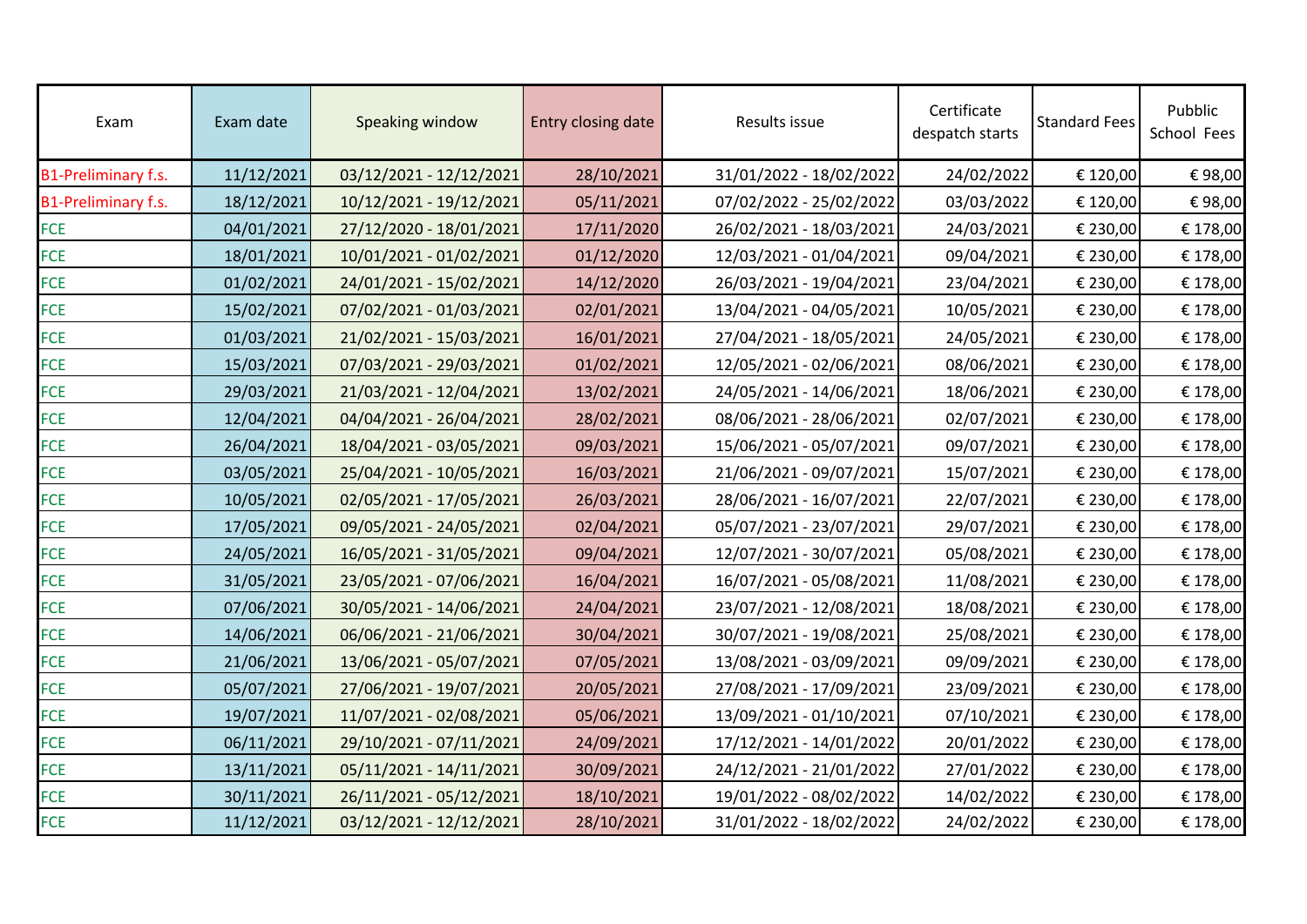| Exam       | Exam date  | Speaking window         | Entry closing date | Results issue           | Certificate<br>despatch starts | <b>Standard Fees</b> | Pubblic<br>School Fees |
|------------|------------|-------------------------|--------------------|-------------------------|--------------------------------|----------------------|------------------------|
| FCE f.s.   | 18/01/2021 | 10/01/2021 - 01/02/2021 | 01/12/2020         | 12/03/2021 - 01/04/2021 | 09/04/2021                     | € 230,00             | € 178,00               |
| FCE f.s.   | 01/02/2021 | 24/01/2021 - 15/02/2021 | 14/12/2020         | 26/03/2021 - 19/04/2021 | 23/04/2021                     | € 230,00             | € 178,00               |
| FCE f.s.   | 15/02/2021 | 07/02/2021 - 01/03/2021 | 02/01/2021         | 13/04/2021 - 04/05/2021 | 10/05/2021                     | € 230,00             | € 178,00               |
| FCE f.s.   | 01/03/2021 | 21/02/2021 - 15/03/2021 | 16/01/2021         | 27/04/2021 - 18/05/2021 | 24/05/2021                     | € 230,00             | € 178,00               |
| FCE f.s.   | 15/03/2021 | 07/03/2021 - 29/03/2021 | 29/01/2021         | 12/05/2021 - 02/06/2021 | 08/06/2021                     | € 230,00             | € 178,00               |
| FCE f.s.   | 29/03/2021 | 21/03/2021 - 12/04/2021 | 13/02/2021         | 24/05/2021 - 14/06/2021 | 18/06/2021                     | € 230,00             | € 178,00               |
| FCE f.s.   | 12/04/2021 | 04/04/2021 - 26/04/2021 | 28/02/2021         | 08/06/2021 - 28/06/2021 | 02/07/2021                     | € 230,00             | € 178,00               |
| FCE f.s.   | 26/04/2021 | 18/04/2021 - 03/05/2021 | 09/03/2021         | 15/06/2021 - 05/07/2021 | 09/07/2021                     | € 230,00             | € 178,00               |
| FCE f.s.   | 03/05/2021 | 25/04/2021 - 10/05/2021 | 16/03/2021         | 21/06/2021 - 09/07/2021 | 15/07/2021                     | € 230,00             | € 178,00               |
| FCE f.s.   | 10/05/2021 | 02/05/2021 - 17/05/2021 | 26/03/2021         | 28/06/2021 - 16/07/2021 | 22/07/2021                     | € 230,00             | € 178,00               |
| FCE f.s.   | 17/05/2021 | 09/05/2021 - 24/05/2021 | 02/04/2021         | 05/07/2021 - 23/07/2021 | 29/07/2021                     | € 230,00             | € 178,00               |
| FCE f.s.   | 24/05/2021 | 16/05/2021 - 31/05/2021 | 09/04/2021         | 12/07/2021 - 30/07/2021 | 05/08/2021                     | € 230,00             | € 178,00               |
| FCE f.s.   | 31/05/2021 | 23/05/2021 - 07/06/2021 | 16/04/2021         | 16/07/2021 - 05/08/2021 | 11/08/2021                     | € 230,00             | € 178,00               |
| FCE f.s.   | 07/06/2021 | 30/05/2021 - 14/06/2021 | 24/04/2021         | 23/07/2021 - 12/08/2021 | 18/08/2021                     | € 230,00             | € 178,00               |
| FCE f.s.   | 14/06/2021 | 06/06/2021 - 21/06/2021 | 30/04/2021         | 30/07/2021 - 19/08/2021 | 25/08/2021                     | € 230,00             | € 178,00               |
| FCE f.s.   | 21/06/2021 | 13/06/2021 - 05/07/2021 | 07/05/2021         | 13/08/2021 - 03/09/2021 | 09/09/2021                     | € 230,00             | € 178,00               |
| FCE f.s.   | 05/07/2021 | 27/06/2021 - 19/07/2021 | 21/05/2021         | 27/08/2021 - 17/09/2021 | 23/09/2021                     | € 230,00             | € 178,00               |
| FCE f.s.   | 19/07/2021 | 11/07/2021 - 02/08/2021 | 05/06/2021         | 13/09/2021 - 01/10/2021 | 07/10/2021                     | € 230,00             | € 178,00               |
| FCE f.s.   | 13/10/2021 | 08/10/2021 - 17/10/2021 | 30/08/2021         | 24/11/2021 - 14/12/2021 | 20/12/2021                     | € 230,00             | € 178,00               |
| FCE f.s.   | 16/10/2021 | 08/10/2021 - 17/10/2021 | 03/09/2021         | 26/11/2021 - 16/12/2021 | 22/12/2021                     | € 230,00             | € 178,00               |
| FCE f.s.   | 13/11/2021 | 05/11/2021 - 14/11/2021 | 01/10/2021         | 24/12/2021 - 21/01/2022 | 27/01/2022                     | € 230,00             | € 178,00               |
| FCE f.s.   | 18/11/2021 | 12/11/2021 - 21/11/2021 | 08/10/2021         | 07/01/2022 - 27/01/2022 | 02/02/2022                     | € 230,00             | € 178,00               |
| FCE f.s.   | 23/11/2021 | 19/11/2021 - 28/11/2021 | 11/10/2021         | 12/01/2022 - 01/02/2022 | 07/02/2022                     | € 230,00             | € 178,00               |
| FCE f.s.   | 04/12/2021 | 26/11/2021 - 05/12/2021 | 21/10/2021         | 24/01/2022 - 11/02/2022 | 17/02/2022                     | € 230,00             | € 178,00               |
| <b>CAE</b> | 09/01/2021 | 01/01/2021 - 10/01/2021 | 23/11/2020         | 19/02/2021 - 11/03/2021 | 17/03/2021                     | € 235,00             | € 200,00               |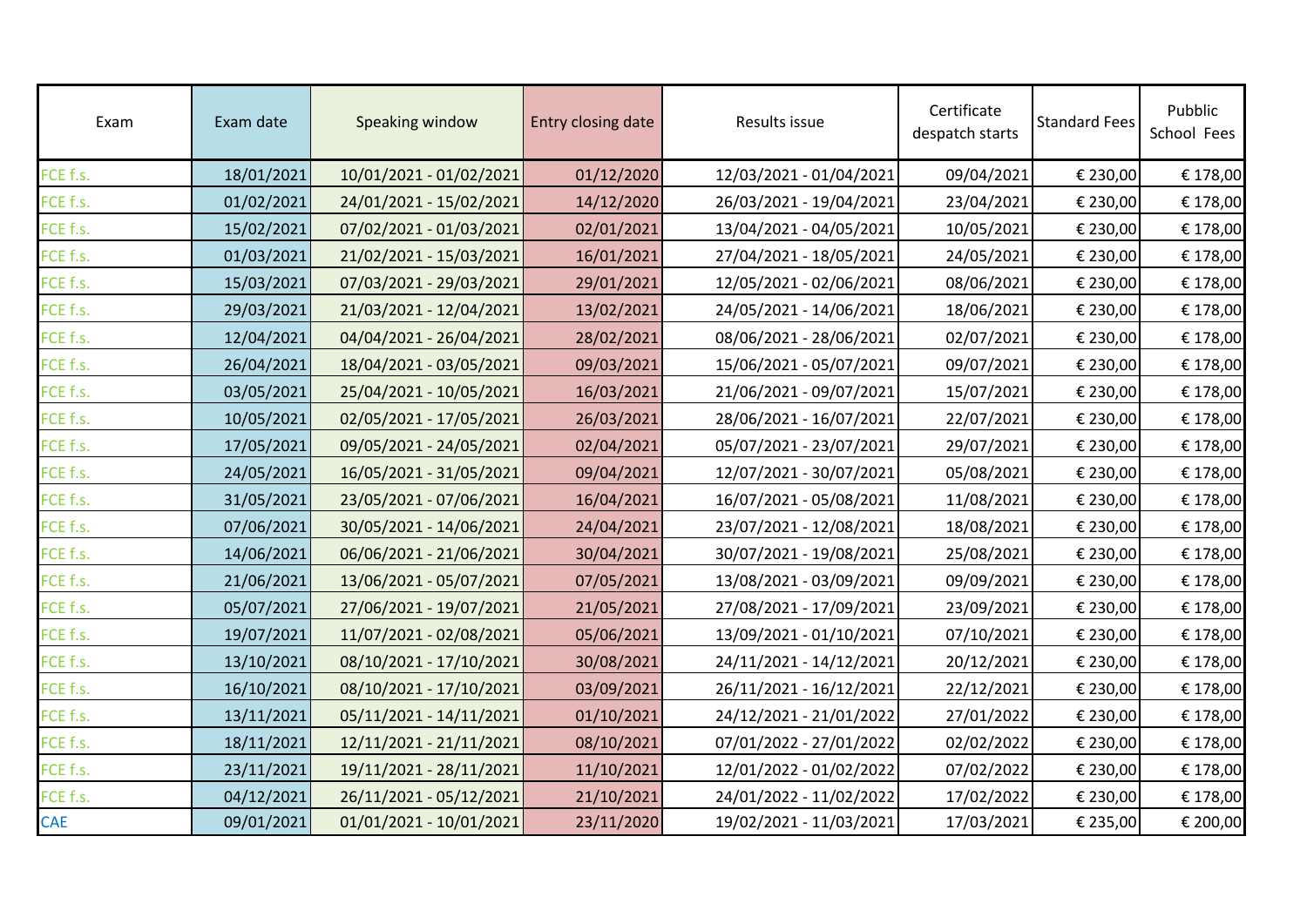| Exam       | Exam date  | Speaking window         | Entry closing date | Results issue           | Certificate<br>despatch starts | <b>Standard Fees</b> | Pubblic<br>School Fees |
|------------|------------|-------------------------|--------------------|-------------------------|--------------------------------|----------------------|------------------------|
| <b>CAE</b> | 24/02/2021 | 19/02/2021 - 28/02/2021 | 12/01/2021         | 09/04/2021 - 29/04/2021 | 06/05/2021                     | € 235,00             | € 200,00               |
| <b>CAE</b> | 13/03/2021 | 05/03/2021 - 14/03/2021 | 28/01/2021         | 27/04/2021 - 18/05/2021 | 24/05/2021                     | € 235,00             | € 200,00               |
| <b>CAE</b> | 20/03/2021 | 12/03/2021 - 21/03/2021 | 05/02/2021         | 05/05/2021 - 25/05/2021 | 01/06/2021                     | € 235,00             | € 200,00               |
| <b>CAE</b> | 17/04/2021 | 09/04/2021 - 18/04/2021 | 01/03/2021         | 01/06/2021 - 21/06/2021 | 25/06/2021                     | € 235,00             | € 200,00               |
| <b>CAE</b> | 27/04/2021 | 23/04/2021 - 02/05/2021 | 13/03/2021         | 10/06/2021 - 01/07/2021 | 07/07/2021                     | € 235,00             | € 200,00               |
| <b>CAE</b> | 08/05/2021 | 30/04/2021 - 09/05/2021 | 21/03/2021         | 21/06/2021 - 09/07/2021 | 15/07/2021                     | € 235,00             | € 200,00               |
| <b>CAE</b> | 13/05/2021 | 07/05/2021 - 16/05/2021 | 29/03/2021         | 25/06/2021 - 15/07/2021 | 21/07/2021                     | € 235,00             | € 200,00               |
| <b>CAE</b> | 15/05/2021 | 07/05/2021 - 16/05/2021 | 29/03/2021         | 28/06/2021 - 16/07/2021 | 22/07/2021                     | € 235,00             | € 200,00               |
| <b>CAE</b> | 29/05/2021 | 21/05/2021 - 30/05/2021 | 13/04/2021         | 12/07/2021 - 30/07/2021 | 05/08/2021                     | € 235,00             | € 200,00               |
| <b>CAE</b> | 09/06/2021 | 04/06/2021 - 13/06/2021 | 26/04/2021         | 21/07/2021 - 10/08/2021 | 16/08/2021                     | € 235,00             | € 200,00               |
| <b>CAE</b> | 19/06/2021 | 11/06/2021 - 20/06/2021 | 04/05/2021         | 30/07/2021 - 19/08/2021 | 25/08/2021                     | € 235,00             | € 200,00               |
| <b>CAE</b> | 30/06/2021 | 25/06/2021 - 04/07/2021 | 17/05/2021         | 11/08/2021 - 02/09/2021 | 08/09/2021                     | € 235,00             | € 200,00               |
| <b>CAE</b> | 10/07/2021 | 02/07/2021 - 11/07/2021 | 27/05/2021         | 20/08/2021 - 10/09/2021 | 16/09/2021                     | € 235,00             | € 200,00               |
| <b>CAE</b> | 30/07/2021 | 23/07/2021 - 01/08/2021 | 18/06/2021         | 13/09/2021 - 01/10/2021 | 07/10/2021                     | € 235,00             | € 200,00               |
| <b>CAE</b> | 16/10/2021 | 08/10/2021 - 17/10/2021 | 03/09/2021         | 26/11/2021 - 16/12/2021 | 22/12/2021                     | € 235,00             | € 200,00               |
| <b>CAE</b> | 06/11/2021 | 29/10/2021 - 07/11/2021 | 24/09/2021         | 17/12/2021 - 14/01/2022 | 20/01/2022                     | € 235,00             | € 200,00               |
| <b>CAE</b> | 13/11/2021 | 05/11/2021 - 14/11/2021 | 01/10/2021         | 24/12/2021 - 21/01/2022 | 27/01/2022                     | € 235,00             | € 200,00               |
| <b>CAE</b> | 01/12/2021 | 26/11/2021 - 05/12/2021 | 19/10/2021         | 20/01/2022 - 09/02/2022 | 15/02/2022                     | € 235,00             | € 200,00               |
| <b>CAE</b> | 04/12/2021 | 26/11/2021 - 05/12/2021 | 21/10/2021         | 24/01/2022 - 11/02/2022 | 17/02/2022                     | € 235,00             | € 200,00               |
| <b>CAE</b> | 11/12/2021 | 03/12/2021 - 12/12/2021 | 28/10/2021         | 31/01/2022 - 18/02/2022 | 24/02/2022                     | € 235,00             | € 200,00               |
| <b>CPE</b> | 06/03/2021 | 26/02/2021 - 07/03/2021 | 21/01/2021         | 20/04/2021 - 11/05/2021 | 17/05/2021                     | € 240,00             | € 210,00               |
| <b>CPE</b> | 08/05/2021 | 30/04/2021 - 09/05/2021 | 21/03/2021         | 21/06/2021 - 09/07/2021 | 15/07/2021                     | € 240,00             | € 210,00               |
| <b>CPE</b> | 15/05/2021 | 07/05/2021 - 16/05/2021 | 29/03/2021         | 28/06/2021 - 16/07/2021 | 22/07/2021                     | € 240,00             | € 210,00               |
| <b>CPE</b> | 11/06/2021 | 04/06/2021 - 13/06/2021 | 27/04/2021         | 23/07/2021 - 12/08/2021 | 18/08/2021                     | € 240,00             | € 210,00               |
| <b>CPE</b> | 19/06/2021 | 11/06/2021 - 20/06/2021 | 04/05/2021         | 30/07/2021 - 19/08/2021 | 25/08/2021                     | € 240,00             | € 210,00               |